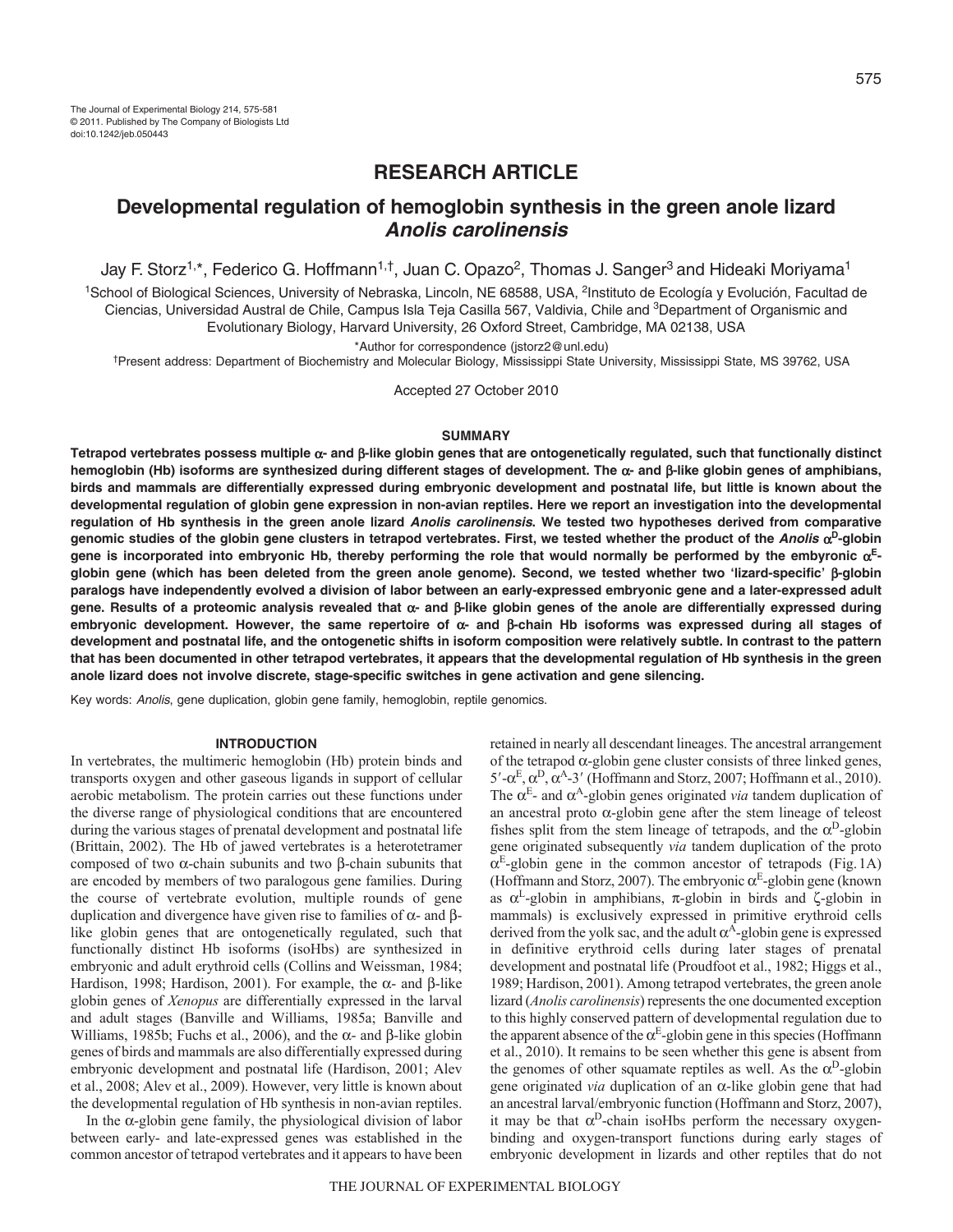

Gene duplication

possess an ortholog of  $\alpha^E$ -globin. In some species of birds, for example, the  $\alpha^D$ -globin gene is only expressed during embryonic development (Ikehara et al., 1997) whereas other species express  $\alpha^D$ -globin in both primitive and definitive erythroid cells (Alev et al., 2008; Alev et al., 2009).

In contrast to the ancient functional diversification of the  $\alpha$ -globin gene cluster, the physiological division of labor between early- and late-expressed genes in the  $\beta$ -globin gene cluster appears to have evolved independently in several different tetrapod lineages (Hoffmann et al., 2010). Each of the main lineages of tetrapods inherited an ortholog of the same proto  $\beta$ -globin gene, which then underwent one or more rounds of duplication and divergence to produce distinct repertoires of  $\beta$ -like globin genes in each descendant lineage (Fig.1B) (Opazo et al., 2008a; Opazo et al., 2008b; Patel et al., 2008; Hoffmann et al., 2010). For example, an inventory of globin genes in the green anole genome revealed that this species possesses a pair of highly distinct  $\beta$ -like globin genes,  $\beta^I$  and  $\beta^II$ , that are distinguished from one another by 25% sequence divergence at the amino acid level (Hoffmann et al., 2010). Phylogenetic analysis of reptile  $\beta$ -like globin genes revealed that orthologs of the

*Anolis*  $\beta^I$ - and  $\beta^{II}$ -globin genes are shared by other lizards, but it is not yet clear whether they are shared more widely among other lepidosaurs, and nothing is known about the developmental expression profiles of these genes. Given that the developmental regulation of  $\beta$ -like globin genes has evolved independently in amphibians, birds and mammals (Hoffmann et al., 2010), it is possible that the  $\beta^I$ - and  $\beta^{II}$ -globin paralogs of lizards have evolved a functionally similar physiological division of labor between an early-expressed embryonic gene and a later-expressed adult gene.

Here we report the results of a developmental study of Hb synthesis in the green anole lizard *A. carolinensis*. We tested two main predictions that were derived from our current understanding of globin gene family evolution in tetrapod vertebrates. The first prediction is that the product of the *Anolis*  $\alpha^D$ -globin gene is incorporated into embryonic Hb, thereby performing the role that would normally be performed by the embryonic  $\alpha^E$ -globin gene (which is missing from the green anole genome). The second prediction is that the two  $\beta$ -globin paralogs of *Anolis* (which are products of a lineage-specific duplication event) are developmentally regulated such that one of the two paralogs is expressed exclusively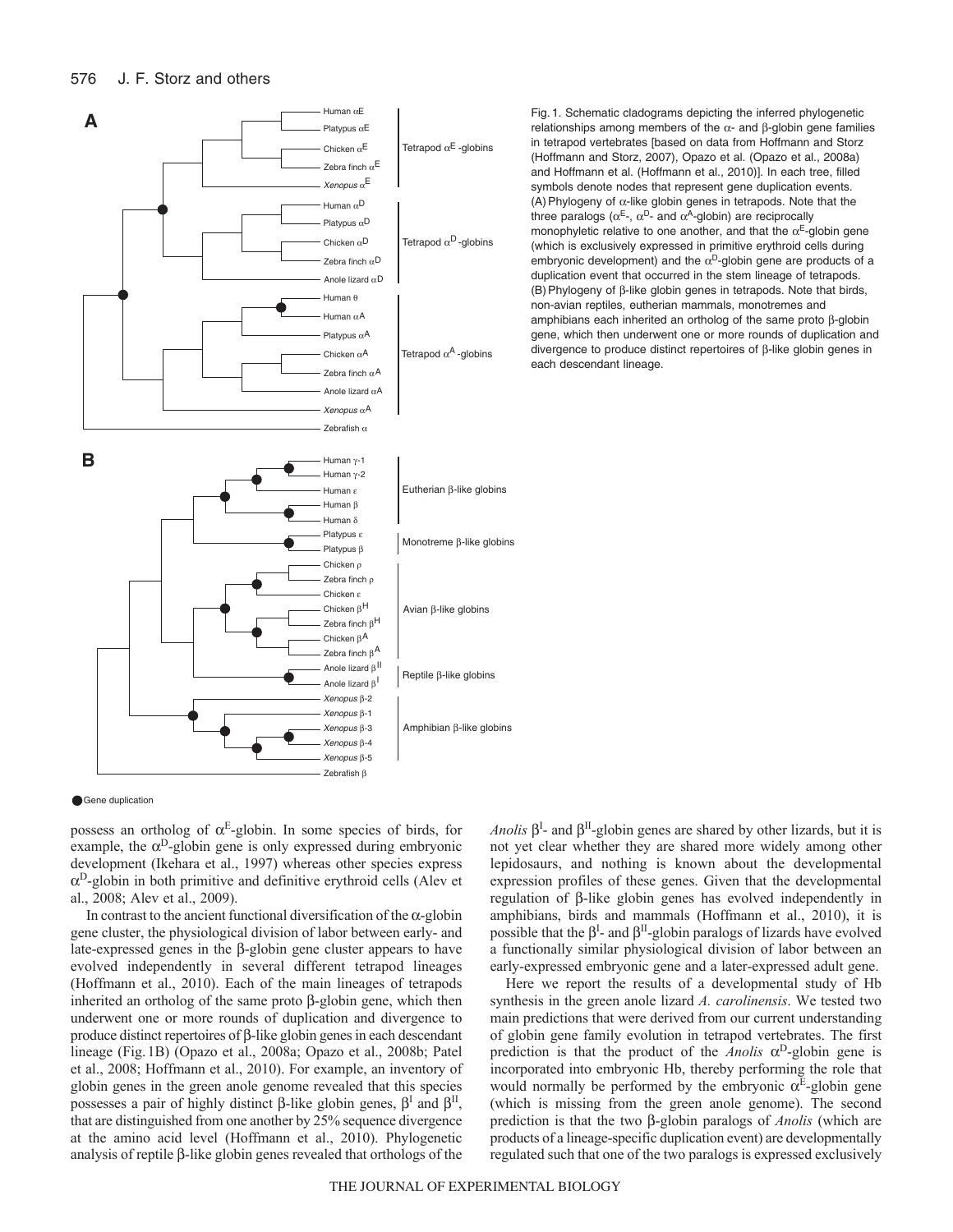## Hemoglobin isoform diversity in Anolis 577



Fig. 2. Representative developmental stages of Anolis carolinensis. Pictures in panels A, B and C correspond to stages 5, 11 and 17, respectively. Scale bars=2 mm.

in primitive erythroid cells of early-stage embryos, while the other paralog is expressed in definitive erythrocytes during later stages of prenatal development and postnatal life.

# **MATERIALS AND METHODS Specimen collection**

To test our predictions regarding the developmental regulation of Hb synthesis in *Anolis* we collected tissues from embryonic specimens and blood samples from adult specimens of *Anolis carolinensis* Voigt 1832. We sampled early, mid- and late-stage embryos corresponding to stages 5, 5/6, 11 and 17 of *Anolis* development (Fig.2) (Sanger et al., 2008a). Relative to most avian eggs, *A. carolinensis* eggs are laid at a relatively advanced embryonic stage, represented by stage 5. At this stage, limb buds, hind-, midand forebrain segments, heart and many other structures are already present in the embryo (Fig.2A). Blood is visible in the embryo several stages prior to hatching, but peripheral blood vessels are not yet visible in the extremities. By stage 11 the embryonic liver is yellow–brown in color, and blood is easily visible in the heart and in the extremities. After approximately 30 days the embryo is fully developed and capable of living outside of the egg. We sampled just before this time at stage 17.

Lizard husbandry and embryo collection were performed in accordance with guidelines approved by the Institutional Animal Care and Use Committee of Harvard University (IACUC# 28-14 and 26- 11), and details are provided by Sanger et al. (Sanger et al., 2008a; Sanger et al., 2008b). Briefly, sexually mature *A. carolinensis* lizards were collected from the wild and purchased from Candy's Quality Reptiles (La Place, LA, USA). To collect embryonic tissues, we housed 3–5 females in a standard rat cage with one male and several sticks to act as perches. A potted plant within each cage was checked every one to three days for new eggs. We incubated eggs in coarsegrained vermiculite at 27°C and approximately 75% humidity. We collected embryos of the appropriate stage by submerging the egg in phosphate-buffered saline (PBS) in a Petri dish. To remove the embryo from the egg, a shallow incision was made over the embryo using #5 watchmaker's forceps allowing the eggshell to be folded away. The embryo was then cleared from the yolk and rinsed in fresh PBS. Early embryos (stages 5 and 5/6) were immediately flash frozen. The liver was dissected from later stage embryos (stages 11 and 17) by opening the abdomen and chest cavity using 3mm spring scissors while the embryo was submerged in fresh PBS. After being flash frozen, all tissues were stored at –80°C until the time of processing. Blood samples from four adult lizards were collected by filling a capillary tube from a small incision along the ventrum of the tail of a partially anesthetized lizard (Sellers et al., 1980).

#### **Characterization of isoHb diversity**

In the case of the adult *A. carolinensis* specimens, the isoHb composition of mature erythrocytes was characterized by means of isoelectric focusing (IEF; PhastSystem, GE Healthcare Bio-Sciences, Piscataway, NJ, USA). After separating native Hbs by means of IEF, gel bands were excised and digested with trypsin. The resultant peptides were then identified by means of tandem mass spectrometry (MS/MS) (cf. Nakachi et al., 2008; Campbell et al., 2010; Storz et al., 2010). The peak lists of the MS/MS data were generated by Distiller (Matrix Science, London, UK) using the charge state recognition and de-isotoping with default parameters for quadrupole time-of-flight data. Database searches of the resultant MS/MS spectra were performed using Mascot (Matrix Science, v1.9.0, London, UK). Specifically, peptide mass fingerprints derived from the MS/MS analysis were used to query a custom database of *Anolis*  $\alpha$ - and  $\beta$ -globin sequences. These amino acid sequences were derived from conceptual translations of all annotated  $\alpha$ - and  $\beta$ -globin genes from the current assembly of the green anole genome (release 54 of the Ensembl database).

A previous examination of the green anole genome (Hoffmann et al., 2010) revealed two putatively functional  $\alpha$ -like globin genes (located in scaffolds 2790:1-15038 and 1188:1-163036). Phylogenetic reconstructions based on coding sequence indicated that one of the genes is orthologous to the  $\alpha^A$ -globin gene of other tetrapods, and the other gene is orthologous to the  $\alpha^D$ -globin gene of other amniotes (see Fig.1A). However, there was no trace of the embryonic  $\alpha^E$ -globin gene in the current green anole genome assembly or in independent EST databases. Hoffmann et al. also annotated two putatively functional  $\beta$ -like globin genes ( $\beta^I$ - and  $\beta^{II}$ globin, located in scaffolds 7008:1-4809 and 3777:1-10310) (Hoffmann et al., 2010). Phylogenetic reconstructions indicated that the  $\beta^I$ -globin genes of the green anole and common iguana are 1:1 orthologs, as are the  $\beta^{II}$ -globin genes from the same species pair (Hoffmann et al., 2010). The  $\beta^I$ - and  $\beta^{II}$ -globin genes of the green anole and iguana appear to be products of a lizard-specific or squamate-specific duplication event. In the reference database for the MS/MS analysis, we also included the  $\alpha$ - and  $\beta$ -globin sequences from one amphibian (*Xenopus tropicalis* Daudin 1802), two additional squamate reptiles (common iguana, *Iguana iguana* Linnaeus 1758, and Indian python, *Python molurus* Linnaeus 1758), one sphenodont reptile (tuatara, *Sphenodon punctatus* Gray 1842), two crocodilians (Nile crocodile, *Crocodylus niloticus* Laurenti 1768, and American alligator, *Alligator mississippiensis* Daudin 1802), two testudines (loggerhead turtle, *Caretta caretta* Linnaeus 1758, and Galapagos tortoise, *Geochelone nigra* Quoy and Gaimard 1824), two birds (chicken, *Gallus gallus* Linnaeus 1758, and zebra finch, *Taeniopygia guttata* Vieillot 1817) and two mammals (human, *Homo sapiens* Linnaeus 1758, and platypus, *Ornithorhynchus anatinus* Shaw 1799). The following search parameters were used for the MS/MS analysis: no restriction on protein molecular weight or isoelectric point, and methionine oxidation allowed as a variable peptide modification. Mass accuracy settings were 0.15Da for peptide mass and 0.12Da for fragment ion masses. We identified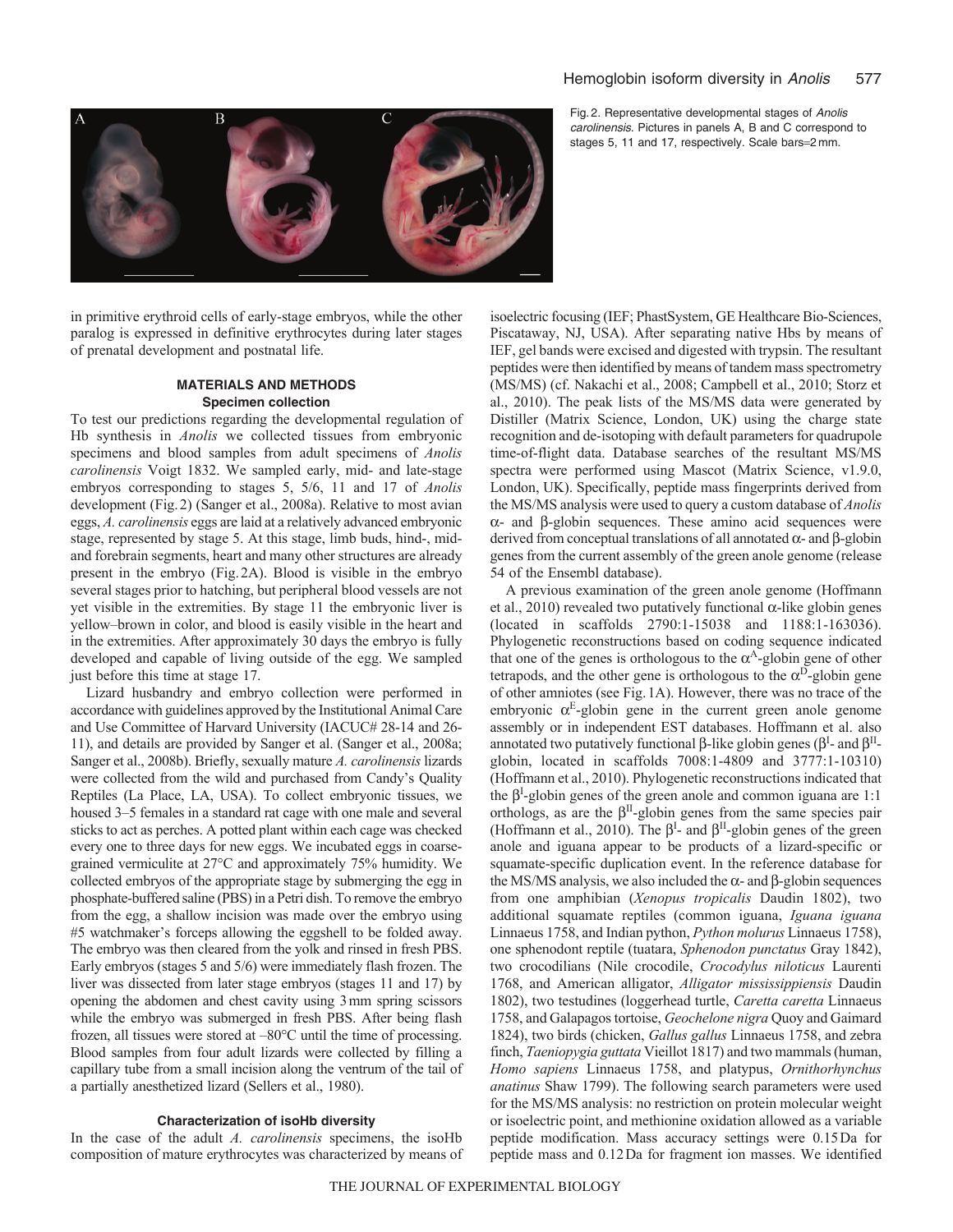

Fig. 3. Densitometric scans of isoelectric focusing (IEF) gels showing hemoglobin isoform (isoHb) diversity in the red blood cells of adult Anolis carolinensis ( $N=4$ ; specimens 2, 4, 8 and 9). The four major peaks in each trace (labeled a, b, c and d) represent CO-derivatives of structurally distinct isoHb tetramers. The  $\nabla$  symbol denotes the position of the loading well in the IEF gel.

all significant protein hits that matched more than one peptide with *P*<0.05.

# **Quantitative proteomic analysis of Hb expression**

In the case of Hb components separated by IEF, the relative concentrations of the different isoHbs were quantified densitometrically using Image J (Abramoff et al., 2004). In the case of the *A. carolinensis* embryos, we pooled whole embryos (stages 5 and 5/6) or dissected liver tissues (stages 11 and 17) for trypsin digests and subsequent MS/MS analyses. Tissues from 5–10 embryos were pooled for each of the four developmental stages. To estimate the relative abundance of different isoHbs in each sample, we measured the exponentially modified protein abundance index, emPAI, using the number of identified peptides per protein (Ishihama et al., 2005).

## **RESULTS**

The IEF analysis revealed that adult lizards express four distinct isoHb components (Fig.3), and the MS/MS analysis revealed that each of the subunit components represent products of the previously annotated  $\alpha$ - and  $\beta$ -like globin genes in the *Anolis* genome assembly (Fig.4). There were no peptide matches corresponding to the products of genes other than the  $\alpha^{A}$ -,  $\alpha^{D}$ -,  $\beta^{I}$ - and  $\beta^{II}$ -globin genes of *Anolis*. The MS/MS analysis revealed that adult lizards express

each of the four possible tetrameric  $\alpha_2 \beta_2$  subunit isoHb combinations, which were present in the following rank order of protein abundance:  $\alpha^A{}_2 \beta^I{}_2 > \alpha^D{}_2 \beta^I{}_2 \ge \alpha^D{}_2 \beta^I{}_2 > \alpha^A{}_2 \beta^I{}_2$ . In the mature erythrocytes of adult lizards, the mean ratio of  $\alpha^{D}/\alpha^{A}$ -chain isoHbs was 1.13 (range=1.09–1.17), and the mean ratio of  $\beta^{I}/\beta^{II}$ -chain isoHbs was  $1.38$  (range= $1.30-1.52$ ;  $N=4$  individuals)

In the case of the developmental study, results of the MS/MS analysis revealed that the  $\alpha$ - and  $\beta$ -globin genes of the green anole are differentially expressed during the course of embryonic development (Fig. 5). However, the same subunit isoHbs that were identified in the mature erythrocytes of adult lizards were also expressed throughout the entire course of prenatal development. Thus, although expression levels undergo subtle changes during the course of development, the MS/MS data demonstrate that the  $\alpha^A$ -,  $\alpha^D$ -,  $\beta^I$ - and  $\beta^II$ -globin genes were expressed in both primitive and definitive erythroid cells.

With regard to the  $\alpha$ -like globin genes, the  $\alpha^D$ -chain isoHbs were most highly expressed during the earliest stages of embryogenesis, and the relative abundance of  $\alpha^D$ -chain isoHbs consistently exceeded that of  $\alpha^A$ -chain isoHbs over the course of development (Fig. 5). The ratio of  $\alpha^D/\alpha^A$ -chain isoHbs decreased from 1.44 at day 1 postoviposition (stage 5) to 1.03 at day 21 (stage 17). Compared with the embryos at stage 17, the ratio of the two  $\alpha$ -chain isoHbs remained remarkably similar to the ratio measured in the mature erythrocytes of adult lizards.

With regard to the  $\beta$ -like globin genes, the  $\beta^I$ -chain isoHbs were most highly expressed during the earliest stages of embryonic development, exhibiting a twofold increase in relative abundance at day 4 post-oviposition (stage 5/6), followed by a gradual decline up to the pre-hatching stage (stage 17). Aside from the early spike in the relative abundance of the  $\beta^I$ -chain isoHb, the ratios of  $\beta^I/\beta^{II}$ chain isoHbs during the remaining stages of embryonic development were quite similar to the ratio measured in the mature erythrocytes of adult lizards.

#### **DISCUSSION**

By characterizing the developmental regulation of Hb synthesis in the green anole lizard, we were able to test two hypotheses derived from comparative genomic studies of the globin gene clusters in tetrapod vertebrates. First, we tested whether the product of the *Anolis*  $\alpha^D$ -globin gene is incorporated into embryonic Hb, thereby performing the role that would normally be performed by  $\alpha^E$ -globin. Second, we tested whether the two 'lizard-specific'  $\beta$ -globin paralogs are developmentally regulated such that one of the two paralogs is expressed exclusively in primitive erythroid cells of early-stage embryos, while the other paralog is expressed in definitive erythrocytes during later stages of embryonic development and postnatal life. Below we describe tests of both predictions in turn.

#### **Expression of α-chain isoHbs**

Results of the MS/MS analysis revealed that the highest relative expression of  $\alpha^D$ -chain isoHbs occurred during the earliest postoviposition stage of embryogenesis (Fig.5). This suggests that the product of  $\alpha^D$ -globin may play a key role in oxygen uptake and/or oxygen scavenging in early-stage lizard embryos. However, in contrast to the  $\alpha^E$ -globin gene of other tetrapods, the  $\alpha^D$ -globin gene in the green anole is also expressed at a high level throughout the course of embryonic development, and  $\alpha^D$ -chain isoHbs are present at a slightly higher concentration than  $\alpha^{A}$ -chain isoHbs in the mature erythrocytes of adult lizards. The high-level expression of  $\alpha^D$ -globin during postnatal life is quite different from the typical pattern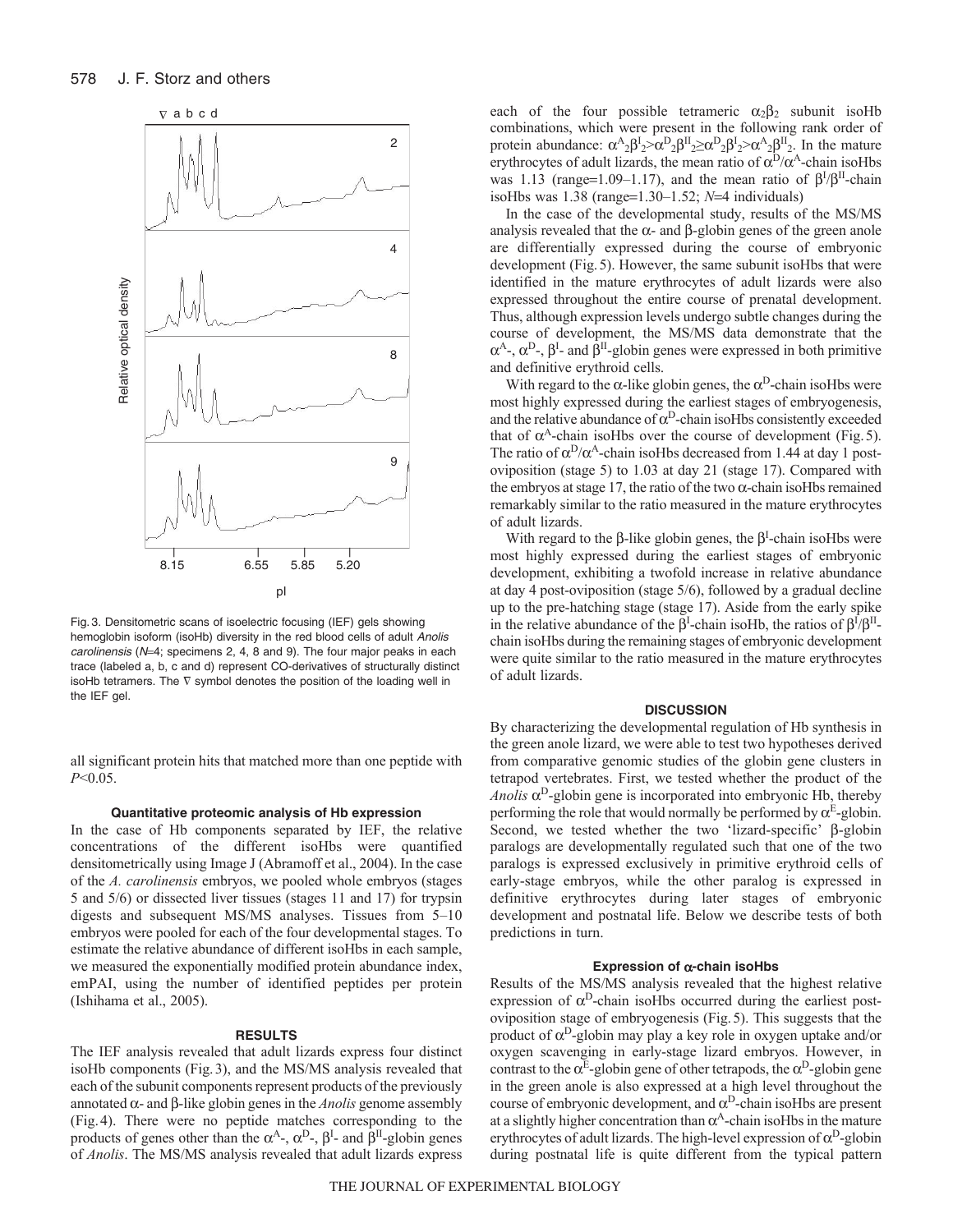| A)                                                 | 40<br>20<br>30<br>50<br>60<br>10<br>70<br>80                                                                                                                                                                                                                                                                                                                                                                             |
|----------------------------------------------------|--------------------------------------------------------------------------------------------------------------------------------------------------------------------------------------------------------------------------------------------------------------------------------------------------------------------------------------------------------------------------------------------------------------------------|
| Chicken $\alpha^E$                                 | ALTOAEKAAVTTIWAKVATOIESIGLESLERLFASYPOTKTYFPHFDVSOGSVOLRGHGSKVLNAIGEAVKNIDDIRGAL                                                                                                                                                                                                                                                                                                                                         |
| Zebra finch $\alpha^E$                             | $T_1, \ldots, T_k, \ldots, T_k, \ldots, T_k, \ldots, T_k, \ldots, T_k, \ldots, T_k, \ldots, T_k, \ldots, T_k, \ldots, T_k, \ldots, T_k, \ldots, T_k, \ldots, T_k, \ldots, T_k, \ldots, T_k, \ldots, T_k, \ldots, T_k, \ldots, T_k, \ldots, T_k, \ldots, T_k, \ldots, T_k, \ldots, T_k, \ldots, T_k, \ldots, T_k, \ldots, T_k, \ldots, T_k, \ldots, T_k, \ldots, T_k, \ldots, T_k, \ldots, T_k, \ldots, T_k, \ldots, T_k$ |
| Chicken $\alpha^p$                                 | $-$ . AED. KLIOOA. E. A. SHO. EF. A. A. T. M. TT. L. P. . D. V K.  G. L. N.  V. NLSO. M                                                                                                                                                                                                                                                                                                                                  |
| Zebra finch $\alpha^p$                             | $-$ GED.KLLQQT.G.LGGAE.EV.ADA.W.M.HPMD.VKMA.LSNL.NLSQ                                                                                                                                                                                                                                                                                                                                                                    |
| Anole $\alpha^D$                                   | V. . AEDRKLL.A. .G. . SGHLDE. . GDA. N. M. MCF. S. L. P. . KDIQV. . Q. . AR. LDM. LHHL. NV. . T.                                                                                                                                                                                                                                                                                                                         |
| Chicken $\alpha^A$                                 | V.SA.D.NN.KG.FT.I.GHA.EY.A.TM.TTPL.HA.IKKVA.LIANHA.T.                                                                                                                                                                                                                                                                                                                                                                    |
| Zebra finch $\alpha^A$                             | V. SAGD. SN. KAVEG. IGG. ADEY. ADA M. T LGK A. VK K AA. LV AN. V LA                                                                                                                                                                                                                                                                                                                                                      |
| Anole $\alpha^A$                                   | M. EDD. NHIRA. GH. SSNP. LY. A. A. T. AHHT. Y. M. P. . A. IKA. . K. . VE. . TQ. . N. L. A.                                                                                                                                                                                                                                                                                                                               |
|                                                    |                                                                                                                                                                                                                                                                                                                                                                                                                          |
|                                                    | 90<br>120<br>100<br>110<br>130<br>140                                                                                                                                                                                                                                                                                                                                                                                    |
|                                                    |                                                                                                                                                                                                                                                                                                                                                                                                                          |
| Chicken $\alpha^E$                                 | AKLSELHAYILRVDPVNFKLLSHCILCSVAARYPSDFTPEVHAAWDKFLSSISSVLTEKYR                                                                                                                                                                                                                                                                                                                                                            |
| Zebra finch $\alpha^E$                             |                                                                                                                                                                                                                                                                                                                                                                                                                          |
| Chicken $\alpha^p$                                 | $E \ldots N$ , $N$ , $\ldots$ , $\ldots$ , $\ldots$ , $\odot$ , $\odot$ VVL, VHMGK, $Y$ , $\ldots$ , $F$ , $\ldots$ , $\ddot{AV}$ , $A$ , $\ldots$ , .                                                                                                                                                                                                                                                                   |
| Zebra finch $\alpha^p$                             | $SE. N. \ldots N. \ldots N.$ $F. . Q. LQVTL.T.LGKEYS. \ldots S.V. M.AVA. A. \ldots$                                                                                                                                                                                                                                                                                                                                      |
| Anole $\alpha^p$                                   | $D \ldots D \ldots N \ldots \ldots \ldots IK$ . FHVVL. THLRGEY. CLA. R. V. $\ldots$ . FAVAEI. G. $\ldots$                                                                                                                                                                                                                                                                                                                |
| Chicken $\alpha^A$                                 |                                                                                                                                                                                                                                                                                                                                                                                                                          |
| Zebra finch $\alpha$ <sup><math>\land</math></sup> |                                                                                                                                                                                                                                                                                                                                                                                                                          |
| Anole $\alpha^A$                                   | ADEKPGL.VTIHNRGPLKFIL.LCFTGRIAQ                                                                                                                                                                                                                                                                                                                                                                                          |
|                                                    |                                                                                                                                                                                                                                                                                                                                                                                                                          |
| B)                                                 | 40<br>30<br>50<br>60<br>70<br>10<br>20<br>80                                                                                                                                                                                                                                                                                                                                                                             |
|                                                    | التجيدا بنيط استجاهتها بنجرا بنجرا بنجرا حديرا وجزرا وجراح المراجعة المحرا وبحرا ويجرا ورجرا وروز                                                                                                                                                                                                                                                                                                                        |
| Chicken p                                          | VHWSAEEKOLITSVWSKVNVEECGAEALARLLIVYPWTQRFFDNFGNLSSPTAIIGNPKVRAHGKKVLSSFGEAVKNLDN                                                                                                                                                                                                                                                                                                                                         |
| Zebra finch p                                      |                                                                                                                                                                                                                                                                                                                                                                                                                          |
| $Chicken \varepsilon$                              |                                                                                                                                                                                                                                                                                                                                                                                                                          |
| Chicken $\beta''$                                  |                                                                                                                                                                                                                                                                                                                                                                                                                          |
| Zebra finch $\beta''$                              |                                                                                                                                                                                                                                                                                                                                                                                                                          |
| Chicken $\beta^A$                                  |                                                                                                                                                                                                                                                                                                                                                                                                                          |
| Zebra finch $\beta^A$                              |                                                                                                                                                                                                                                                                                                                                                                                                                          |
| Anole $\beta$ <sup>r</sup>                         |                                                                                                                                                                                                                                                                                                                                                                                                                          |
| Anole $\beta$ <sup>II</sup>                        |                                                                                                                                                                                                                                                                                                                                                                                                                          |
|                                                    |                                                                                                                                                                                                                                                                                                                                                                                                                          |
|                                                    | 90<br>100<br>110<br>120<br>130<br>140                                                                                                                                                                                                                                                                                                                                                                                    |
|                                                    |                                                                                                                                                                                                                                                                                                                                                                                                                          |
| Chicken p                                          | IKNTYAKLSELHCEKLHVDPENFRLLGNILIIVLAAHFTKDFTPTCOAVWOKLVSVVAHALAYKYH                                                                                                                                                                                                                                                                                                                                                       |
| Zebra finch p                                      |                                                                                                                                                                                                                                                                                                                                                                                                                          |
| Chicken g                                          |                                                                                                                                                                                                                                                                                                                                                                                                                          |
| Chicken $\beta$ <sup><i>H</i></sup>                |                                                                                                                                                                                                                                                                                                                                                                                                                          |
| Zebra finch $\beta$ <sup><i>"</i></sup>            | $V.KCF. Q. . K. D V. VV. S. . G.E. A. A. R. HE. .$                                                                                                                                                                                                                                                                                                                                                                       |
| Chicken $\beta^A$                                  |                                                                                                                                                                                                                                                                                                                                                                                                                          |
| Zebra finch $\beta^A$                              |                                                                                                                                                                                                                                                                                                                                                                                                                          |
| Anole $\beta^T$                                    |                                                                                                                                                                                                                                                                                                                                                                                                                          |
| Anole $\beta$ <sup>II</sup>                        | . . D. F. D. V. . N. DV. . VC. G. A. H. AY. NS. G. SRR. .                                                                                                                                                                                                                                                                                                                                                                |

Fig. 4. Alignment of amino acid sequences representing the complete repertoire of  $\alpha$ - and  $\beta$ -like globin genes from Anolis carolinensis and two bird species, chicken and zebra finch. Sequences of  $\alpha$ - and  $\beta$ -like globin genes are shown in panels A and B, respectively. The highlighted portions of each Anolis sequence denote the coverage of matched peptides in the mass spectrometry analysis (see text for details).

observed in birds. In the definitive erythroid cells of adult birds, the  $\alpha^D$ -chain isoform typically constitutes the minor fraction of adult Hb and the  $\alpha^{A}$ -chain isoform typically constitutes the major fraction, although the relative abundance of the two isoforms is quite variable among species (Borgese and Bertles, 1965; Brown and Ingram, 1974; Hiebl et al., 1987; Ikehara et al., 1997).

The function of  $\alpha^D$ -Hb has always been something of an enigma, and its evolutionary origin and phylogenetic affinities have only recently been illuminated (Hoffmann and Storz, 2007). In mammals, the  $\alpha^E$ - and  $\alpha^A$ -globin genes are often present in multiple copies, but the  $\alpha^D$ -globin gene has been deleted independently in multiple lineages (Hughes et al., 2005; Cooper et al., 2006; Hoffmann et al., 2008). The  $\alpha^D$ -globin gene has also been secondarily lost from *Xenopus* (Fuchs et al., 2006; Hoffmann and Storz, 2007), and it remains to be seen whether this gene is absent from the genomes of all amphibians. Products of the  $\alpha^D$ globin gene have not been recovered from the erythrocytes of adult crocodilians (reviewed by Gorr et al., 1998), but *in lieu* of a complete genome sequence it remains possible that crocodilians possess a transcriptionally active  $\alpha^D$ -globin gene that has thus far evaded detection because it is exclusively expressed during embryonic development. In summary, our experimental results suggest that  $\alpha^D$ -chain isoHbs may play an especially important role during the earliest stages of embryonic development in the green anole, as this is the stage where it is most highly expressed. However, unlike the embryonic  $\alpha^E$ -globin gene of other tetrapods, the  $\alpha^D$ -globin gene of the green anole does not appear to be performing a specialized function that is specific to early embryogenesis, as the same gene is highly expressed during all stages of development and postnatal life.

#### **Expression of β-chain isoHbs**

As the two β-globin paralogs of *Anolis* are products of a lizardor squamate-specific duplication event and are therefore not orthologous to embryonic  $\beta$ -like globin genes of other tetrapods (Hoffmann et al., 2010), we tested whether the two genes independently evolved different stage-specific expression patterns. The MS/MS analysis revealed ontogenetic shifts in the relative abundance of  $\beta^I$ - and  $\beta^{II}$ -chain isoHbs. However, both isoHbs were



Fig. 5. Changes in the relative abundance of  $\alpha$ - and  $\beta$ -chain hemoglobin isoforms (isoHbs) during embryonic development and postnatal life in Anolis carolinensis. Mean isoHb ratios from red blood cells of four adult lizards are shown to the right of the axis break, and the bars denote the minimum and maximum values.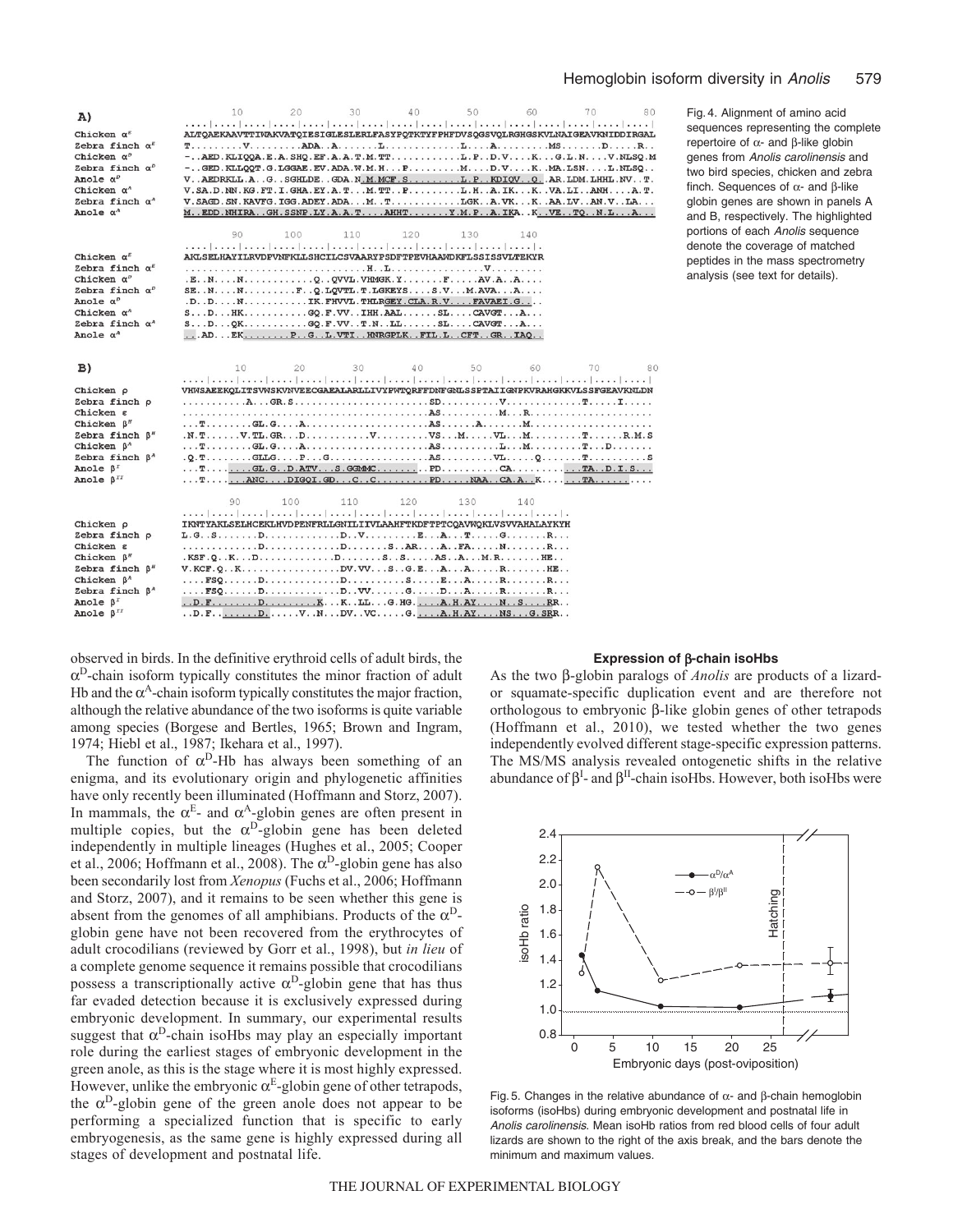#### 580 J. F. Storz and others

also co-expressed in the mature erythrocytes of adult lizards. Thus, although the high level of amino acid sequence divergence between the two lizard-specific  $\beta$ -globin paralogs suggests that they may have evolved some form of physiological division of labor (cf. Weber et al., 2000; Storz et al., 2008; Runck et al., 2009), the isoHb differentiation is not associated with any discrete differences in the developmental timing of expression. The two lizard-specific  $\beta$ -globin paralogs exhibit subtle changes in expression during the course of prenatal development, but the pattern appears to be qualitatively different from the more discrete gene switching that characterizes the ontogenetic regulation of Hb synthesis in other tetrapod vertebrates (Banville and Williams, 1985a; Banville and Williams, 1985b; Hardison, 2001; Nagel and Steinberg, 2001; Fuchs et al., 2006; Nakazawa et al., 2006; Alev et al., 2008; McIntyre et al., 2008; Nagai and Sheng, 2008; Alev et al., 2009).

### **Conclusions and future directions**

Results of the MS/MS analysis revealed that  $\alpha$ - and  $\beta$ -like globin genes of the green anole lizard are differentially expressed during the course of embryonic development. However, the same repertoire of  $\alpha$ - and  $\beta$ -chain isoHbs was expressed during all stages of embryonic development and postnatal life, and the ontogenetic shifts in isoHb composition were relatively subtle. In birds and mammals, by contrast, the embryonic  $\alpha$ - and  $\beta$ -like globin genes are exclusively expressed in primitive erythroid cells derived from the yolk sac, and they are not re-activated in definitive erythroid cells during postnatal life. Contrary to the pattern that has been documented in other tetrapod vertebrates, it appears that the developmental regulation of Hb synthesis in the green anole does not involve discrete, stage-specific switches in gene activation and gene silencing.

Developmental changes in blood–gas transport have been documented in almost all tetrapod species that have been examined in sufficient detail. In some taxa, developmental changes in blood–oxygen affinity are at least partly attributable to the stagespecific expression of functionally distinct isoHbs. This Hb switching has been documented in a number of birds (Borgese and Nagel, 1977; Baumann et al., 1982), crocodilians (Grigg et al., 1993), snakes (Pough, 1977; Birchard et al., 1984; Ragsdale and Ingermann, 1991) and turtles (Wells and Baldwin, 1994). In some taxa, such as the viviparous lizard, *Sphenomorphus quoyii* (Grigg and Harlow, 1981), developmental changes in blood–oxygen affinity are primarily attributable to changes in the red cell concentrations of organic phosphates or other allosteric cofactors that modulate Hb–oxygen affinity. It remains to be seen whether oviparous lizards like *Anolis* conform to this same pattern. In the future, it will be important to characterize functional properties of the various  $\alpha$ - and -chain isoHbs that are differentially expressed during prenatal development and adulthood in the anole lizard. In *A. carolinensis*, products of the  $\alpha^A$ - and  $\alpha^D$ -globins are distinguished by 75 amino acid substitutions (53% amino acid sequence divergence), and products of the  $\beta^I$ - and  $\beta^{II}$ -globins are distinguished by 36 amino acid substitutions (25% divergence; Fig.4). Given the high levels of amino acid divergence between paralogous genes that encode the same subunit types, there would seem to be ample scope for functional isoHb differentiation in these lizards. It will also be important to assess whether developmental changes in blood–gas transport are attributable to changes in red cell pH and/or changes in the intracellular concentration of organic phosphates such as ATP and GTP that are known to modulate Hb–oxygen affinity in other non-avian reptiles.

#### **ACKNOWLEDGEMENTS**

We thank T. A. Gorr and two anonymous reviewers for helpful comments and suggestions. This work was funded by grants from the National Science Foundation and the National Institutes of Health/NHLBI. We thank K. Williams for valuable laboratory assistance. Deposited in PMC for release after 12 months.

#### **REFERENCES**

- **Abramoff, M. D., Magelhaes, P. J. and Ram, S. J.** (2004). Image processing with Image J. Biophotonics Int. **11**, 36-42.
- **Alev, C., McIntyre, B. A. S., Nagai, H., Shin, M., Shinmyozu, K., Jakt, L. M. and** Sheng, G. (2008). BetaA, the major beta globin in definitive red blood cells, is present from the onset of primitive erythropoiesis in chicken. Dev. Dyn. **237**, 1193- 1197.
- **Alev, C., Shinmyozu, K., McIntyre, B. A. S. and Sheng, G.** (2009). Genomic organization of zebra finch alpha and beta globin genes and their expression in primitive and definitive blood in comparison with globins in chicken. Dev. Genes Evol. **219**, 353-360.
- **Banville, D. and Williams, J. G.** (1985a). Developmental changes in the pattern of larval beta-globin gene expression in Xenopus laevis. Identification of two early larval beta-globin mRNA sequences. J. Mol. Biol. **184**, 611-620.
- **Banville, D. and Williams, J. G.** (1985b). The pattern of expression of the Xenopus laevis tadpole  $\alpha$ -globin genes and the amino acid sequence of the three major tadpole α-globin polypeptides. Nucleic Acids Res. 13, 5407-5421.
- **Baumann, R., Padeken, S. and Haller, E. A.** (1982). Functional properties of embryonic chicken hemoglobins. J. Appl. Physiol. **53**, 1439-1448.
- **Birchard, G. F., Black, C. P., Schuett, G. W. and Black, V.** (1984). Foetal–maternal blood respiratory properties of an ovoviparous snake, the cottonmouth, Agkistrodon piscivorus. J. Exp. Biol. **108**, 247-255.
- **Borgese, T. A. and Bertles, J. F.** (1965). Hemoglobin heterogeneity: embryonic hemoglobin in the duckling and its disappearance in the adult. Science **148**, 509- 511.
- **Borgese, T. A. and Nagel, R. L.** (1977). Differential effects of 2,3-DPG, ATP and inositol pentaphosphate (IP5) on the oxygen equilibrium of duck embryonic, fetal and adult hemoglobins. Comp. Biochem. Physiol. **56A**, 539-543.
- **Brittain, T.** (2002). Molecular aspects of embryonic hemoglobin function. Mol. Aspects Med. **23**, 293-342.
- **Brown, J. L. and Ingram, V. M.** (1974). Structural studies on chick embryonic hemoglobins. J. Biol. Chem. **249**, 3960-3972.
- **Campbell, K. L., Storz, J. F., Signore, A. V., Moriyama, H., Catania, K. C., Payson, A. P., Bonaventura, J., Stetefeld, J. and Weber, R. E.** (2010). Molecular basis of a novel adaptation to hypoxic-hypercapnia in a strictly fossorial mole. BMC Evol. Biol. **10**, 214.
- **Collins, F. S. and Weissman, S. M.** (1984). The molecular genetics of human hemoglobin. Prog. Nucleic Acid Res. Mol. Biol. **31**, 315-462.
- **Cooper, S. J. B., Wheeler, D., De Leo, A., Cheng, J., Holland, R. A. B., Marshall Graves, J. A. and Hope, R. M.** (2006). The mammalian alphaD-globin gene lineage and a new model for the molecular evolution of alpha-globin gene clusters at the stem of the mammalian radiation. Mol. Phylogenet. Evol. **38**, 439-448.
- **Fuchs, C., Burmester, T. and Hankeln, T.** (2006). The amphibian globin gene repertoire as revealed by the Xenopus genome. Cytogenet. Genome Res. **112**, 296- 306.
- **Gorr, T. A., Mable, B. K. and Kleinschmidt, T.** (1998). Phylogenetic analysis of reptilian hemoglobins: trees rates and divergences. J. Mol. Evol. **47**, 471-485.
- **Grigg, G. C. and Harlow, P.** (1981). A fetal-maternal shift of blood oxygen affinity in an Australian viviparous lizard, Sphenomorphus quoyii (Reptilia: Scincidae). J. Comp. Physiol. **142**, 495-499.
- **Grigg, G. C., Wells, R. M. G. and Beard, L. A.** (1993). Allosteric control of oxygen binding by haemoglobin during development in the crocodile Crocodylus porosus: the role of red cell organic phosphates and carbon dioxide. J. Exp. Biol. **175**, 15-32.
- Hardison, R. (1998). Hemoglobins from bacteria to man: evolution of different patterns of gene expression. J. Exp. Biol. **201**, 1099-1117.
- Hardison, R. (2001). Organization, evolution, and regulation of the globin genes. In Disorders of Hemoglobin: Genetics, Pathophysiology, and Clinical Management (eds M. H. Steinberg, B. G. Forget, D. R. Higgs and R. L. Nagel), pp. 95-115. Cambridge: Cambridge University Press.
- **Hiebl, I., Braunitzer, G. and Schneeganss, D.** (1987). The primary structures of the major and minor hemoglobin-components of adult Andean goose (Chloephaga  $mela noptera$  Anatidae): the mutation Leu $\rightarrow$ Ser in position 55 of the  $\beta$ -chains. Biol. Chem. Hoppe-Seyler **368**, 1559-1569.
- **Higgs, D. R., Vickers, M. A., Wilkie, A. O., Pretorius, I. M., Jarman, A. P. and** Weatherall, D. J. (1989). A review of the molecular genetics of the human  $\alpha$ -globin gene cluster. Blood **73**, 1081-1104.
- **Hoffmann, F. G. and Storz, J. F.** (2007). The  $\alpha^D$ -globin gene originated via duplication of an embryonic  $\alpha$ -like globin gene in the ancestor of tetrapod vertebrates. Mol. Biol. Evol. **24**, 1982-1990.
- **Hoffmann, F. G., Opazo, J. C. and Storz, J. F.** (2008). Rapid rates of lineage-specific gene duplication and deletion in the  $\alpha$ -globin gene family. Mol. Biol. Evol. 25, 591-602.
- **Hoffmann, F. G., Storz, J. F., Gorr, T. A. and Opazo, J. C.** (2010). Lineage-specific patterns of functional diversification in the  $\alpha$ - and  $\beta$ -globin gene families of tetrapod vertebrates. Mol. Biol. Evol. **27**, 1126-1138.
- **Hughes, J. R., Cheng, J., Ventress, N., Prabhakar, S., Clark, K., Anguita, E., De** Gobbi, M., de Jong, P., Rubin, E. and Higgs, D. R. (2005). Annotation of cisregulatory elements by identification, subclassification, and functional assessment of multispecies conserved sequences. Proc. Natl. Acad. Sci. USA **102**, 9830-9835.
- **Ikehara, T., Eguchi, Y., Kayo, S. and Takei, H.** (1997). Isolation and sequencing of two alpha-globin genes alpha(A) and alpha(D) in pigeon and evidence for embryospecific expression of the alpha(D)-globin gene. Biochem. Biophys. Res. Commun. **234**, 450-453.